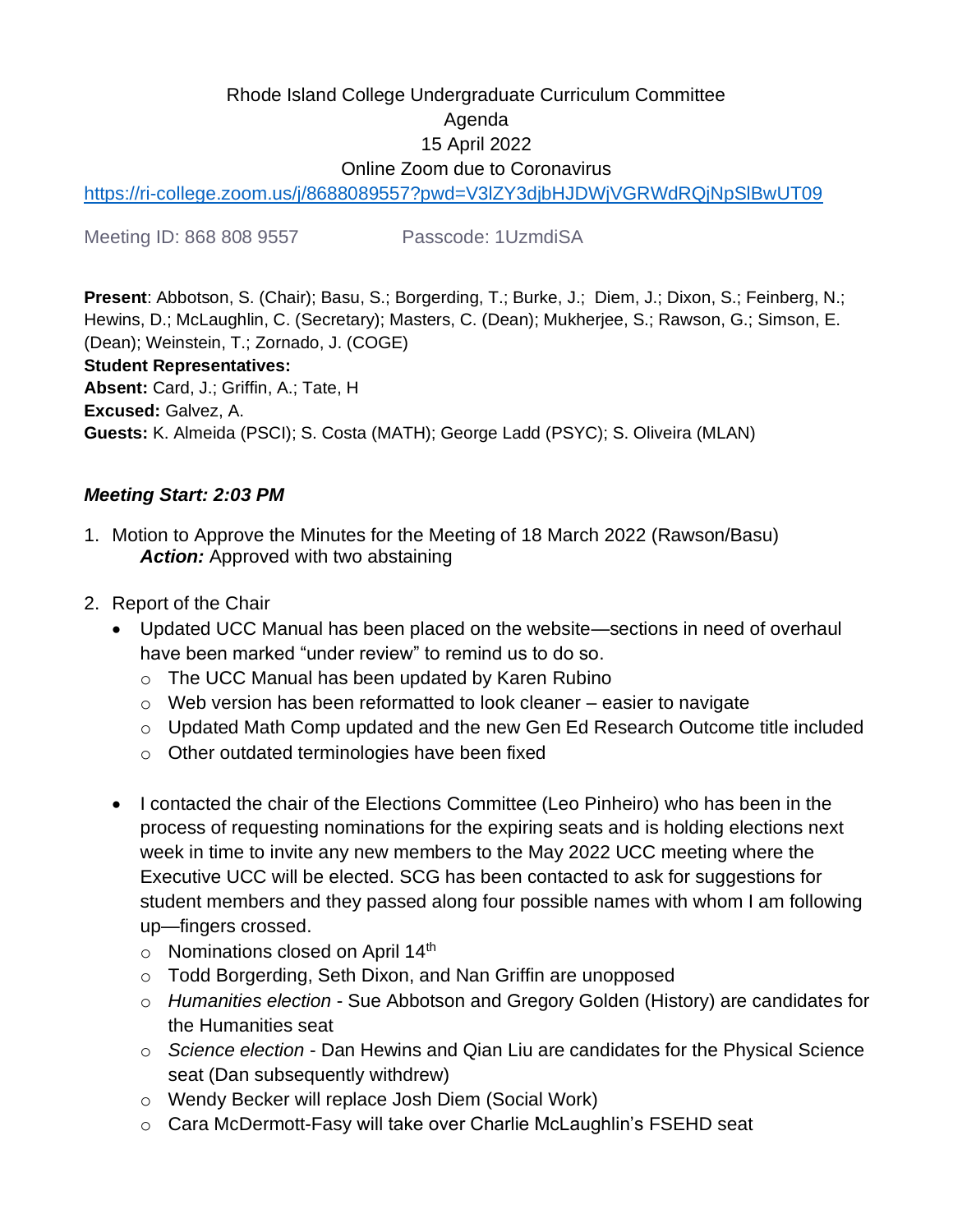### *Student Representatives*

- Charlie contacted Student Government for names of students to fill student representatives for UCC and COGE
	- o Four names were forwarded for these committees
	- o Two have agreed to be on UCC
	- o Isabella Santoro and Melissa Cordeiro may attend the early May meeting
	- o Angelina Coppola may be the student representative for COGE

#### *COGE Seats*

- $\circ$  Need Education seat Possibility Rudy Kraus will take the seat
- $\circ$  Not sure who will replace FYS seat on COGE Maureen is retiring at the end of Fall Semester.
- o Nursing may need to be filled while Sylvia Ross is on sabbatical (temporary); C. Masters will look into this.
- Still working on getting all those affected together to discuss a college policy on Intended Majors; FSEHD are discussing the matter first in their DLC, so may not get to this until next year; but will definitely keep in on the radar.
	- o Will be forming a group to discuss and make recommendations (Lynn Blanchette, Nursing and Eric Hall, Biology, have asked to be on the committee)
	- o DLC for FSHED is discussing soon and through the fall
- Working with Chris Hourigan at Institutional Research we have more updates to the Proposal for you to approve in Any Other Business.
	- o Working on the program section of the proposal form for additions that Institutional Research needs to know
- 3. Monthly Reports (No Writing Board this year)
	- COGE
		- o Full Report can be read at: [https://www.ric.edu/department](https://www.ric.edu/department-directory/undergraduate-curriculum-committee/curriculum-committee-reports)[directory/undergraduate-curriculum-committee/curriculum-committee-reports](https://www.ric.edu/department-directory/undergraduate-curriculum-committee/curriculum-committee-reports)
		- o Ad Hoc Committee looking into the General Education program will include an interim report.
		- o Two town hall meetings will be offered by the Ad Hoc Subcommittee to Study General Education to review Gen Ed and gather information regarding revisions to the program.
	- Karen Almeida (Chair) Ad Hoc Subcommittee to Study General Education made a presentation regarding the state of Gen Ed at RIC.
		- o Presentation Slides are here: [Slide Link](https://docs.google.com/presentation/d/1KGiIheQJMF6WvgkaPZ19CO8z-Y8kkbiOiG7tUXMbJ2s/edit#slide=id.g11e33dd8d37_0_8)

## *Discussion:*

 $\circ$  Data needs to be reviewed cautiously – comparison between first year and last year doesn't seem to be telling the whole story about RIC;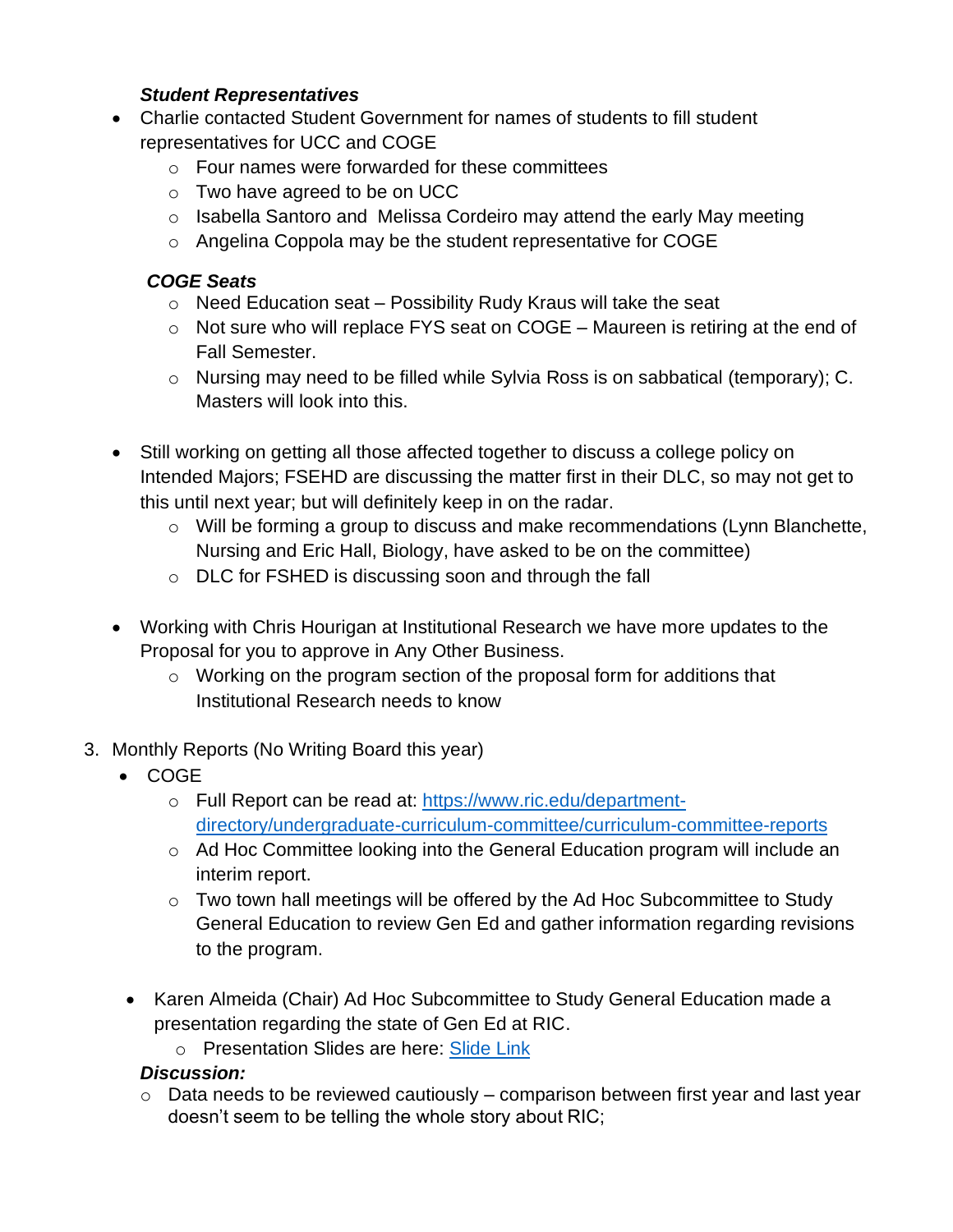- $\circ$  Trend is in a downward direction since 2016; 2021 (Incoming freshmen 609 in a Covid year – makes trend look catastrophic;
- o Karen will look at fact book to see what other stats look like; peak was in 2016 based on credit hours taken;
- $\circ$  Sister institutions are feeling the same pain not just a RIC problem 25% decrease across the nation;
- $\circ$  Factors influencing enrollment numbers in our charts changing demographics; fewer regional HS graduates; RI Promise; Covid.
- o Are CCRI students coming to RIC with 60 credits for an Associate's Degree? What's the designation for "transfer student"? ( 24 credit seems to be the rule)
- o What is transfer student graduation window? (2 years at RIC, 4 years at URI)
- o Raw data from Aspen Institute could be released to the faculty
- $\circ$  The presentation provides an argument for reviewing Gen Ed and make this a reasonable opportunity to make it better for our students
- o How are outcomes achieved in Gen Ed without a strong distribution component? Can the outcomes be achieved in one major?
- $\circ$  RIC's accreditation agencies determine that GEN Ed covers certain areas this cannot be done in one major.
- o Modern Language could be part of distribution component.
- o Distribution Model vs. Outcomes Model -- What do we want or students to achieve?
- $\circ$  Transfers are only 10%, yet it seems to be a focus of administration's attempt to increase admissions to RIC
- 4. New Business

### *Psychology/CDAS Motion to Approve 21-22-028* (Weinstein/Hewins)

• 21-22-028 Approve a proposal to change the name of Chemical Dependency and Addiction Studies to the more current and accurate Behavioral Health Studies. The proposal includes the deletion of two long disused courses that used to be cross-listed: NURS 471 Practicum in Chemical Dependency and Addiction Studies and NURS 474 Internship in Chemical Dependency and Addiction Studies, and the update of the PSYC version of these to incorporate the new program title and become: PSYC 471 Practicum in Behavioral Health Studies and PSYC 472 Internship in Behavioral Health Studies. The descriptions of these last two also need updating to take out the cross-listing reference.

**Discussion:** #028 requests a name change that will bring the program into a more contemporary focus. Creates a program that began in 2001 in a different era to one that looks at mental health challenges. Behavioral Health is found in the industry. Expectations are that students are employed in Behavioral Health. Good way of marketing program. Deletion of crossover classes was necessary because no one took advantage of the courses.

*Action:* Unanimously Approved

## *English*

## *Motion to Approve 21-22-029* (Burke/Dixon)

• 21-22-029 Approve a proposal to revise the capstone course for the basic ENGL major, and the concentration in Creative Writing—merging the current ENGL 460W and ENGL 461W into a single ENGL 460W Seminar in English that follows a portfolio approach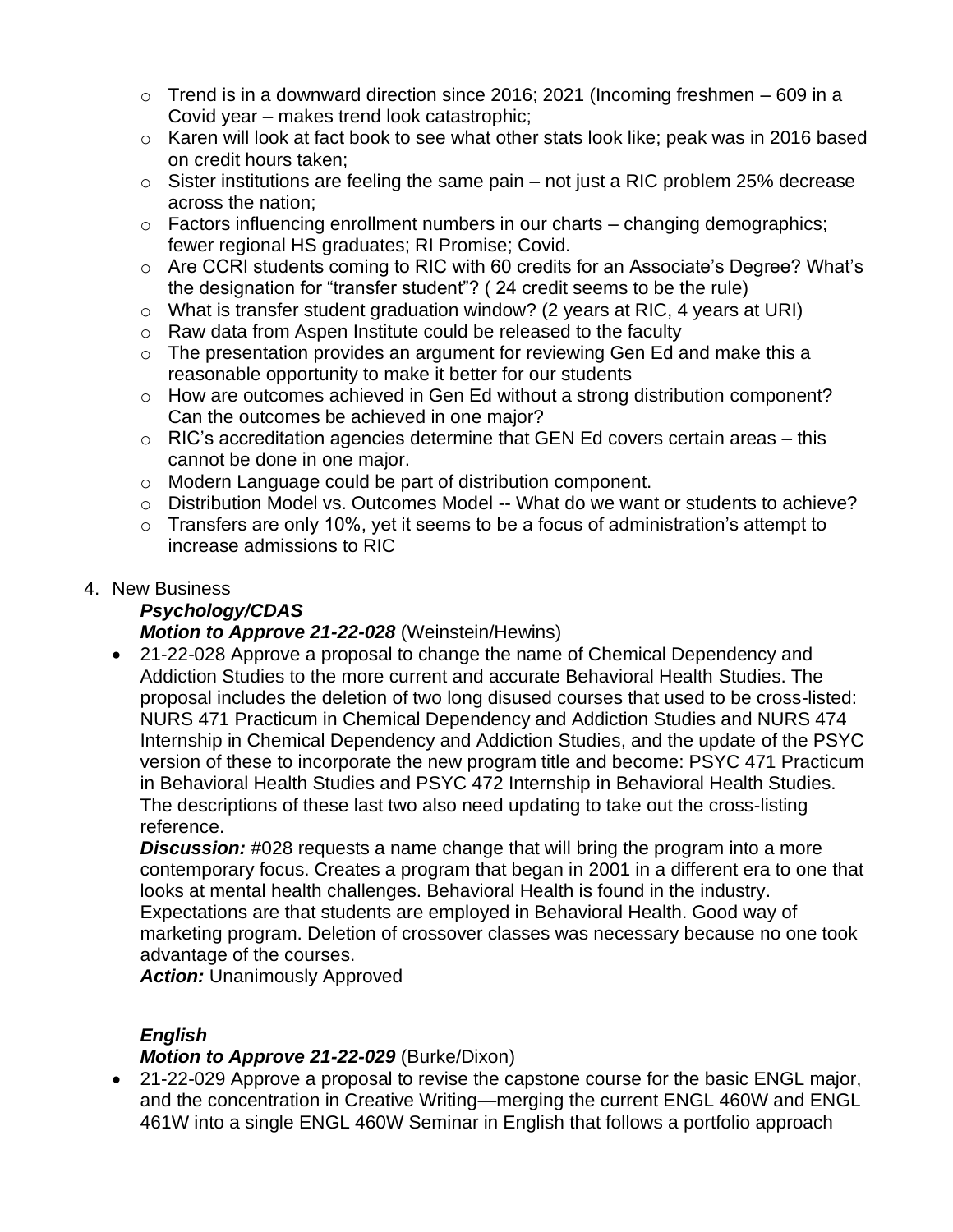and better prepares students for post-graduation. To this end the description will be revised to reflect the change in emphasis. The prerequisite will still work, and the ENGL 461W course will remain as an option alongside the ENGL 37X creative writing courses that can be done to satisfy that major. The Professional Writing concentration will retain ENGL 477 Internship in Professional Writing as its capstone.

**Discussion:** #029 requests the approval to revise the capstone course for the basic ENGL major, and the concentration in Creative Writing—merging the current ENGL 460W and ENGL 461W into a single ENGL 460W Seminar in English. These changes are a response to low enrollments and will give more choice to our student. It will assist the portfolio approach the program is using to prepare students for post-graduation adventures.

*Action:* Unanimously Approved

• 21-22-030 Returned for revision. *Action: Tabled*

## *Philosophy Motion to Approve 21-22-031* (Burke/Feinberg)

• 21-22-031 Approve a proposal to revise of the old PHIL 261 Core course (Ethical Issues in Health) to become a Connections course in the Gen. Ed. program: PHIL 261 Philosophy of Health and Well-Being. This has been approved by COGE. *Discussion:* #031seeks approval for revision of PHIL 261 in order to become a Connections course – PHIL 261 revision has been approved by COGE. *Action:* Unanimously Approved

## **Modern Language**

#### **Motion to Approve 21-22-032** (Weinstein/Burke)

• 21-22-032 Approve a proposal to revise the Modern Language BA concentrations in French, Portuguese and Spanish—since revising its various minors to include the relevant 115 Literature of the --- Speaking World in that language course (which are Gen Ed. Literature courses), they would like to do something similar with these Majors, and have them, also require the relevant 115, but also eliminate some other courses to allow the majors to be reduced from 46-48 credits to an even 40 each, which should allow students to be able to more easily complete within four years, and will also allow the department to produce effective 2+2 plans with CCRI for these majors. All three will eliminate 2 course cognates in another language and one additional 300-level language course.

*Discussion:* #032 seeks approval for revisions to MLAN BA French, Portuguese, and Spanish concentrations. This revision will include the addition of MLAN 115 Literature of the xxx Speaking World to these concentrations. Elimination of some courses will reduce these concentrations to 40 credits from 46 – 48 credits. The requested revision will also make 2+2 plans with CCRI easier to navigate.

*Action:* Unanimously Approved

## *Management and Marketing*

**Motion to Bundle and Approve 21-22-033 – 21-22-035** (Zornado/Hewins)

• 21-22-033 Approve a proposal to revise the prerequisite of MGT 201W Foundations of Management from 45 completed credits to 30, to allow students to take it earlier in their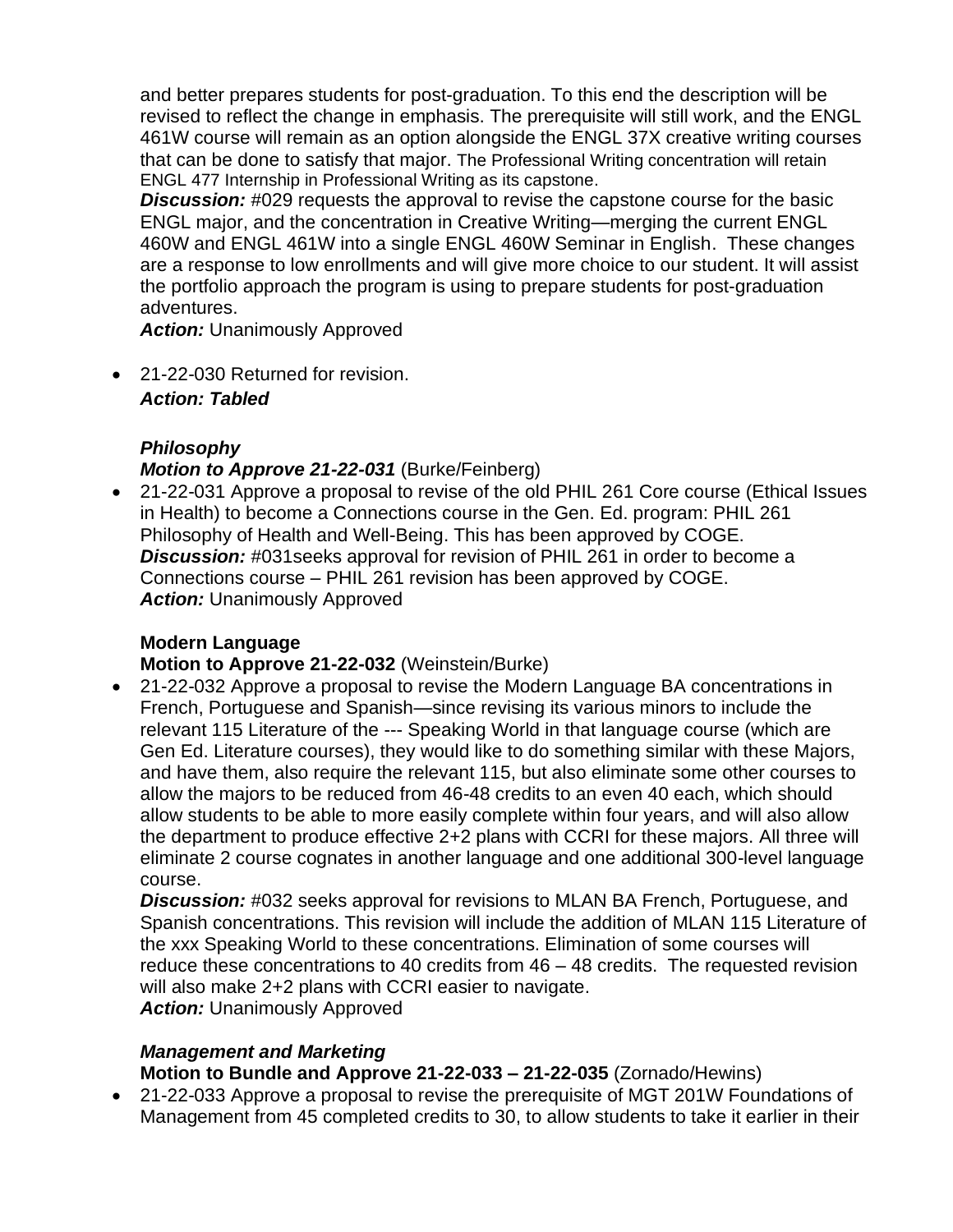studies. Several other programs use this course and all have been informed so they will be able to update their Academic Rhode maps accordingly.

- 21-22-034 Approve a proposal to revise the prerequisite of MKT 201W Introduction to Marketing from 45 completed credits to 30, to allow students to take it earlier in their studies. Several other programs use this course and all have been informed so they will be able to update their Academic Rhode maps accordingly.
- 21-22-035 Approve a proposal to revise the prerequisite of MGT 306 Management of a Diverse Workforce from MGT 201W (or its equivalent) to 60 completed credits (in place of MGT 201), and revise its title to become MGT 306 Managing a Diverse Workforce and add Spring to when it is offered, as this is also a course that is being used by the new BPS program and recent CUS in Workplace Diversity.

**Discussion:** #033 and #034 seek approval for the revision to the prerequisites of MGT 201W Foundations of Management and MKT 201 Introduction to Marketing from 45 completed credits to 30, thus allowing students to take them earlier in their studies. #035 requests approval for the revision of the prerequisite of MGT 306 Management of a Diverse Workforce from MGT 201W (or its equivalent) to 60 completed credits, revise its title to become MGT 306 Managing a Diverse Workforce, add Spring as a course offering, because it will used by the new BPS program and recent CUS in Workplace **Diversity** 

### *Action:* Unanimously approved

**N.B.** These proposals made the EXCOM discuss the utility of prerequisites, such as number of completed credits or student standing (Fr, Soph, Jr, Sr). Are these useful for helping students get through their credits/programs. Do we need these prerequisites?

- PHIL has a prerequisite for all 300 level courses; they must have a 200-level course or 30 credit hours completed
- PHIL 400 courses have a prerequisite of a 300-level course and 60 hours completed.
- No problems reviewing this because it is taken care of by the Records Office. It is *not* a manual process that requires a Dept. Chair's attention
- The addition of 100 and 200 level classes as prerequisite is a recent innovation
- Many programs do not have 100 level courses
- Some programs never added specific prerequisites but have vague terms such as "consent of the chair/director" but all 300-level courses do currently have something as a prerequisite—but is this necessary to enforce?
- Can we eliminate the required prerequisite statement from the manual? It was placed there when there was a drive to have all sister institutions utilize the same numbering systems for courses to make the level of material/instruction clearer for the year which the student has attained (Fr, Soph, Jr, Sr).
- How does accreditation impact the prerequisites at RIC?
- Majors require more than 200 level courses Minimum requirement is that 15cr are in a major, 12cr of which need to be 300 or higher.